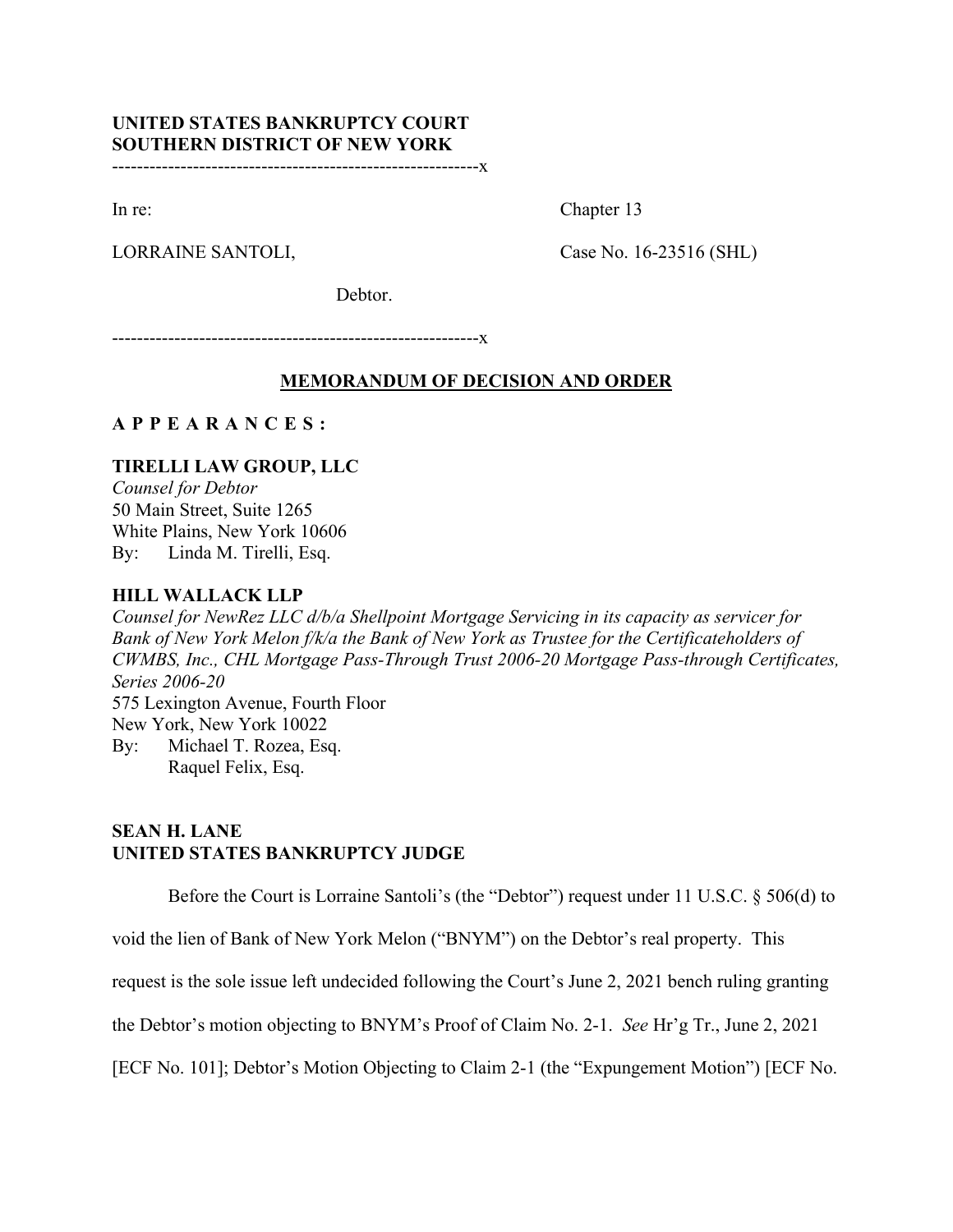34]; NewRez LLC d/b/a Shellpoint Mortgage Servicing ("Shellpoint") in its capacity as servicer for Bank of New York Mellon Supplemental Papers Objecting to Debtor's Request to Void the Lien ("Shellpoint's Supplemental Response") [ECF No. 95]; Debtor's Supplemental Statement in Support of Debtor's Motion Objecting to POC-2 ("Debtor's Supplemental Statement") [ECF No. 96]. Also before the Court is Shellpoint's related Motion for Relief from the Automatic Stay ("Shellpoint's Stay Relief Motion") [ECF No. 46-1]. For the reasons set forth below, the Debtor's request to void the lien is denied and Shellpoint's Stay Relief Motion is denied.

#### **BACKGROUND**

The Debtor filed for Chapter 13 relief in early November 2016. ECF No. 1. In late November 2016, Shellpoint filed its Proof of Claim No. 2-1 (as subsequently amended, the "Proof of Claim"). *See* Expungement Motion, Ex. A (Proof of Claim No. 2-1) [ECF No. 34-1]. In April of 2019, the Debtor filed the Expungement Motion seeking to expunge Proof of Claim No. 2-1. *See* Expungement Motion.

The Debtor did not initially serve Shellpoint at the address listed on its Proof of Claim, and Shellpoint did not respond to the Debtor's Expungement Motion or appear at a hearing held on the motion in late July 2019. *See* Notice of Adjournment of Hearing [ECF No. 37]; *see also* Certificate of Service [ECF No. 34-4]. The matter was adjourned to late August 2019. *Id.* The Debtor then correctly served Shellpoint, but Shellpoint still failed to appear at hearings on the Expungement Motion in August 2019 and November 2019. *See* Certificate of Service [ECF No. 38]; Notice of Adjournment of Hearing [ECF No. 40]. Given Shellpoint's failure to appear, the Court entered an Order to Show Cause in late November 2019. *See* Order to Show Cause Directing Bank of New York Melon to File Any Opposition to Debtor's Motion Objecting to Claim 2-1 (the "Order to Show Cause") [ECF Nos. 42, 45]. The Order to Show Cause provided,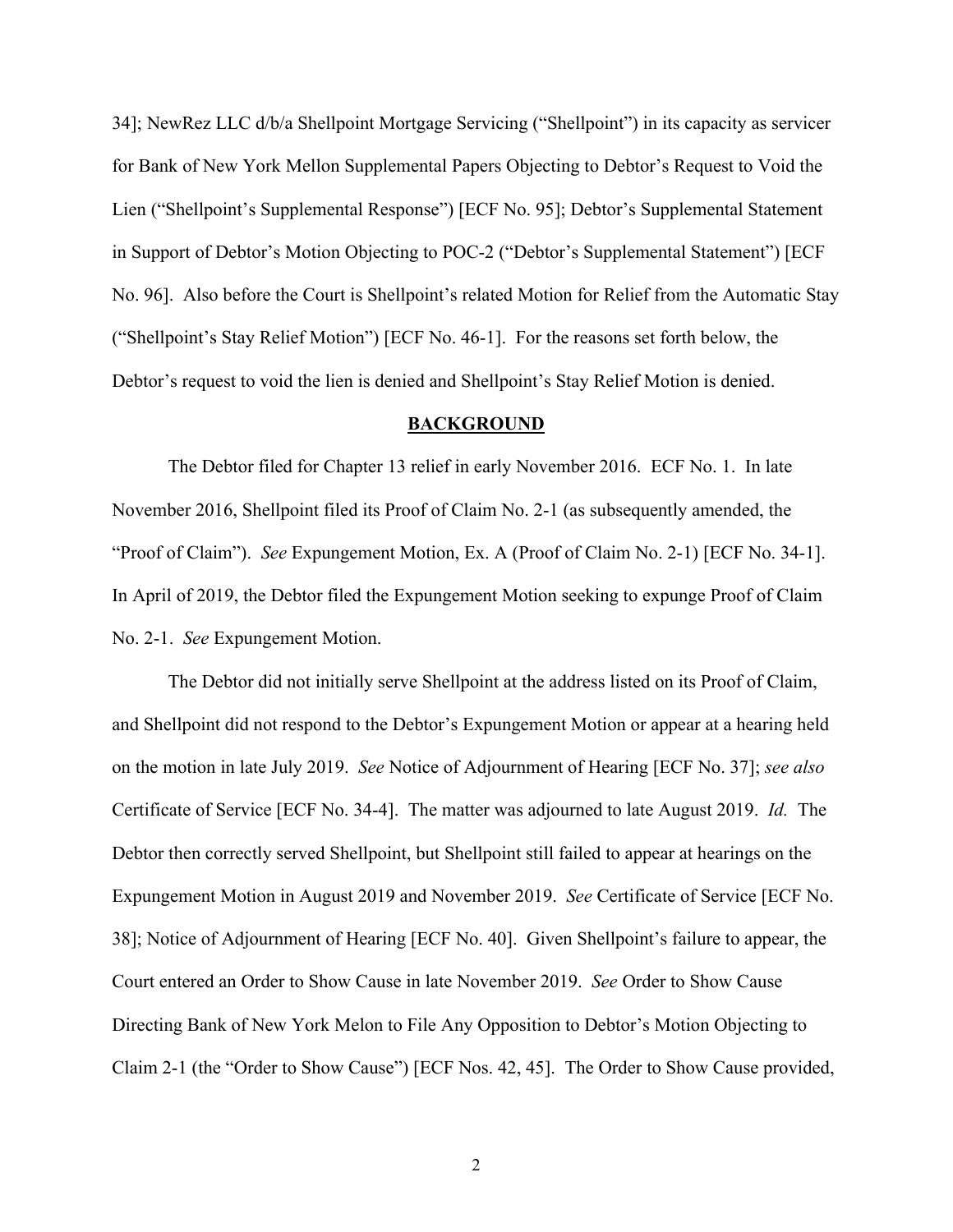*inter alia*, that a hearing on the Expungement Motion was scheduled for January 15, 2020. *See* ECF Nos. 42, 45.

Prior to the January 15th hearing date—and for reasons entirely unrelated to this case the Court rescheduled that January 15th calendar to January 8, 2020. The Court notified all parties listed on that day's calendar of the change via email, and notification was posted on the Court's website. However, no notification of such a change was specifically posted on the docket for this case. Apart from the notifications emailed and posted by the Court, Shellpoint was not directly served with any notice of the date change. When Shellpoint failed to appear at the new hearing date on January 8, 2020, the Court granted the Debtor's Expungement Motion on the record. *See* Hr'g Tr. 2:12–4:6, Jan. 8, 2020 [ECF No. 70]. The order granting the Expungement Motion was entered on the docket. *See* Order Granting Debtor's Motion Objecting to Proof of Claim No. 2-1 (the "Expungement Order") [ECF No. 71]. Shellpoint filed a timely motion for reconsideration as to the Expungement Order. *See* Motion for Reconsideration of Order Granting Debtor's Motion Objecting to Proof of Claim No. 2-1 (the "Motion for Reconsideration") [ECF No. 73]. While the Court was concerned with Shellpoint's "cavalier disregard for its obligations earlier in the case," it nonetheless granted Shellpoint's Motion for Reconsideration as Shellpoint was not directly served with notice of the changed hearing date for the Order to Show Cause. *See In re Santoli*, 627 B.R. 595, 601 (Bankr. S.D.N.Y. 2021). Accordingly, the Expungement Order was voided. *Id.* at 602.

During the course of the proceedings, the evidence as to BNYM's standing as a secured creditor evolved, but not in a linear path. In its original Proof of Claim No. 2-1, Shellpoint attached an unendorsed Consolidated Note made payable to Countrywide Home Loans, Inc. *See* Proof of Claim No. 2-1. An unendorsed note was also attached to Shellpoint's amended Proof of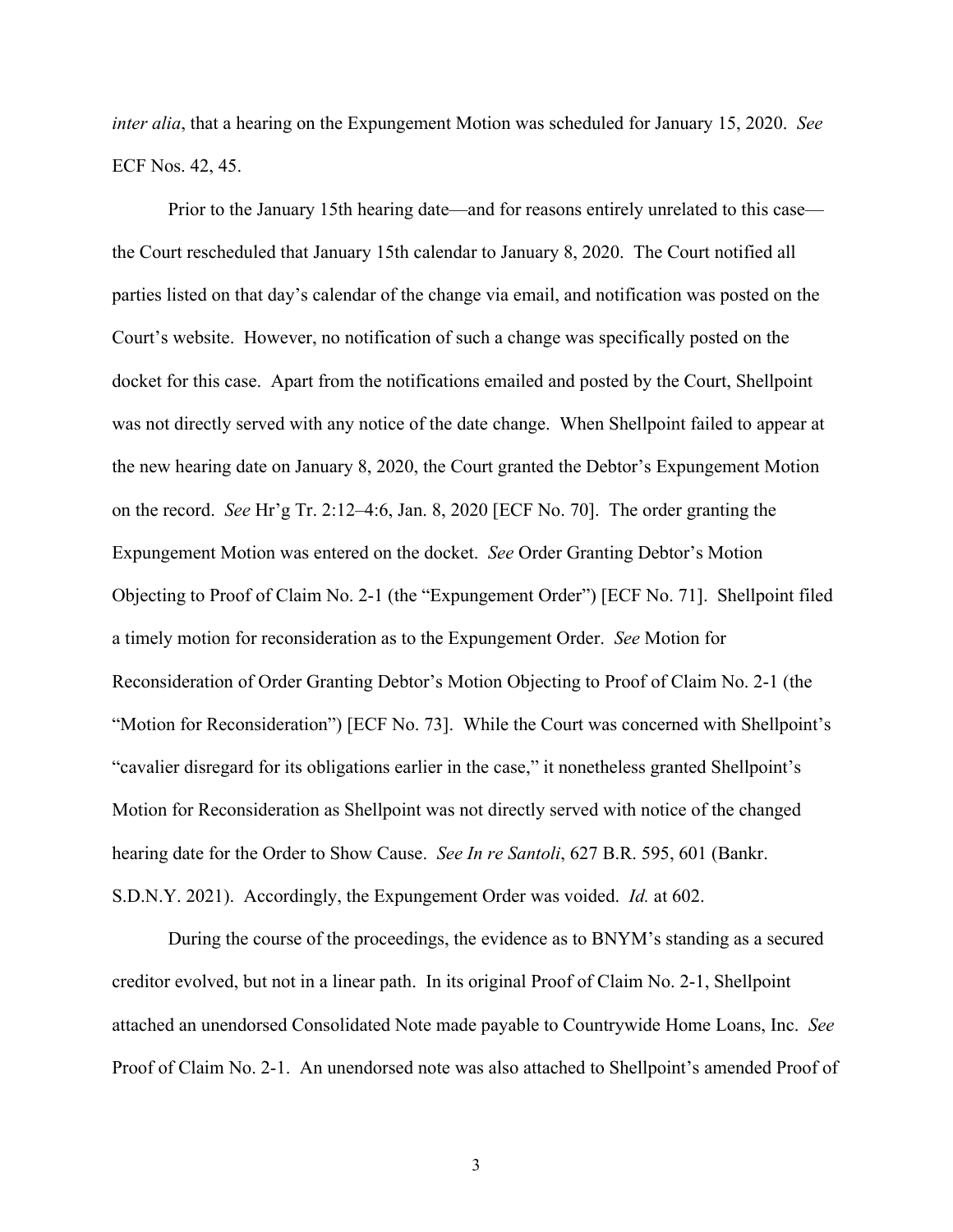Claim No. 2-2 filed in January 2020, which was filed after the Debtor lodged her objection to the Proof of Claim. *See* Opposition to Motion to Expunge Claim, Ex. B (Proof of Claim No. 2-2) [ECF No. 50 at 56 of 103]. Nearly a year after Shellpoint filed its amended Proof of Claim No. 2-2, it did file a Consolidated Note that had been endorsed-in-blank by Countrywide Home Loans, Inc. as part of other pleadings. *See* Motion for Reconsideration, Ex. H at 28–30 [ECF No. 73-9]. But Shellpoint never amended its Proof of Claim to include the endorsed Consolidated Note.

The validity of Shellpoint's Proof of Claim once again came before the Court in early June 2021. At that hearing, Shellpoint was forced to concede that—despite extensive litigation on Shellpoint's claim and the lengthy passage of time—none of Shellpoint's filed proofs of claim included an endorsed note. Hr'g Tr. 6:21–25, June 2, 2021. With the Court's patience at an end, the Court ruled that Shellpoint lacked standing to enforce its Proof of Claim due to its failure to demonstrate that it possessed a purported note endorsed-in-blank as of the date that the Debtor's bankruptcy case was commenced. *See* Hr'g Tr. 5:12–7:23, June 2, 2021; *see also In re Daly*, 2015 WL 196509, at \*5 (Bankr. S.D.N.Y. Jan. 14, 2015) (the "seminal date for analysis and allowance of a proof of claim, including the question of standing, is the date the bankruptcy case was commenced," and "the critical inquiry is whether [the claimant] was the holder of the Note as of the date of the Debtor's bankruptcy filing") (quoting *In re Densmore,* 445 B.R. 307, 308, 312 (Bankr. D. Vt. 2011)); *In re Benyamin*, 596 B.R. 789, 796 (Bankr. S.D.N.Y. 2019), *aff'd*, 2020 WL 2832815 (S.D.N.Y. June 1, 2020) (finding that the claimant did not have standing to file a proof of claim because it "failed to show that it was in actual or constructive possession of the Note on the Petition Date"); *In re Lippold*, 457 B.R. 293, 296–97 (Bankr. S.D.N.Y. 2011) (Under New York law, a plaintiff has standing to commence a mortgage foreclosure action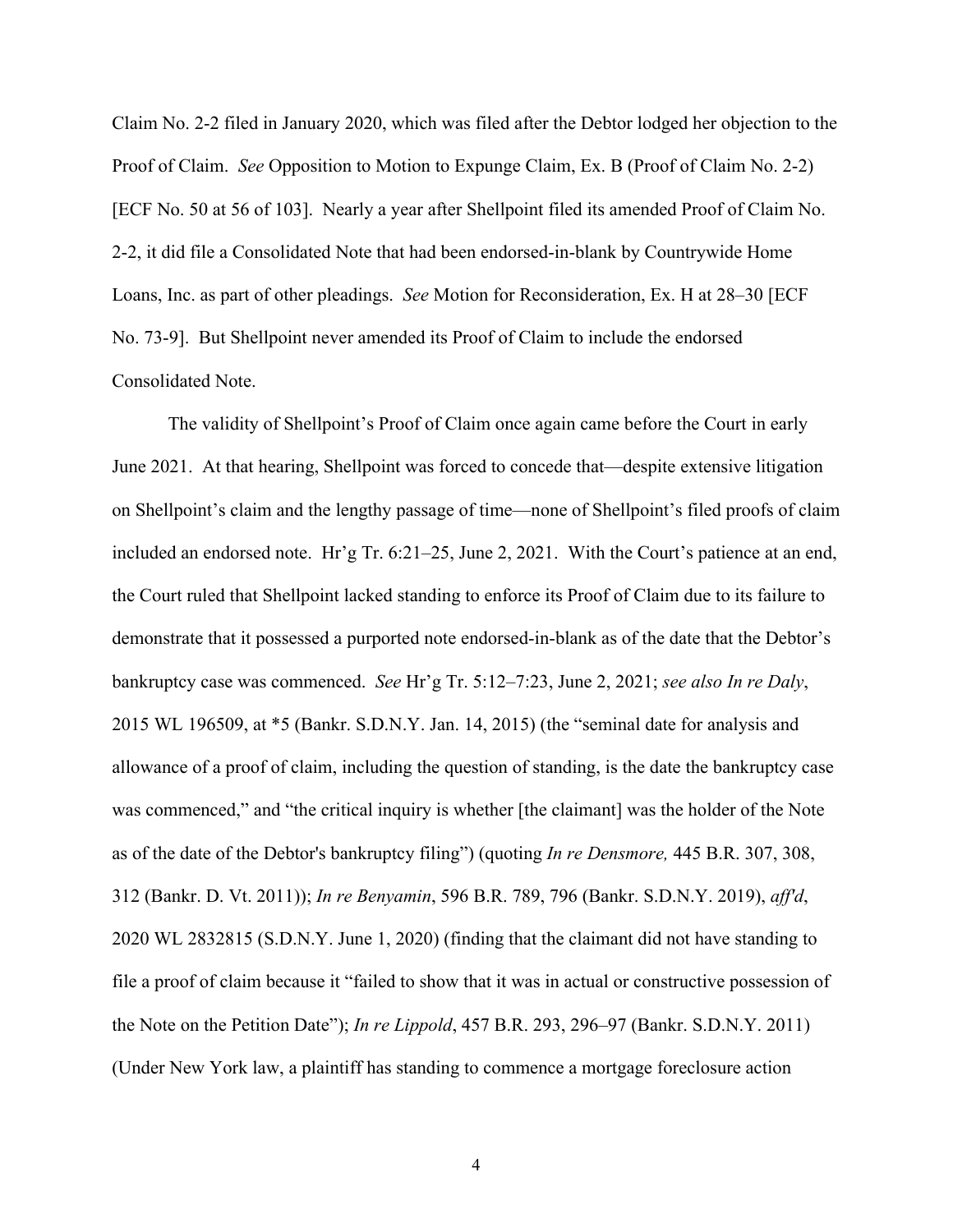"where it is both the holder or assignee of the subject mortgage and the holder or assignee of the underlying note at the time the action is commenced.") (internal citation and quotation omitted).

Following its ruling as to standing, the Court gave the parties an opportunity to brief the issue now before the Court: whether BNYM's lien should be voided under Section 506(d) of the Bankruptcy Code. [1](#page-4-0) Hr'g Tr. 8:18–25, June 2, 2021.

#### **DISCUSSION**

### **A. Applicable Legal Standard**

11 U.S.C. Section 506(d) provides that

To the extent that a lien secures a claim against the debtor that is not an allowed secured claim, such lien is void, unless—

(1) such claim was disallowed only under section 502(b)(5) or 502(e) of this title; or

(2) such claim is not an allowed secured claim due only to the failure of any entity to file a proof of such claim under section 501 of this title.

11 U.S.C. § 506(d). "The lien of parties who did not file a proof of claim, to the extent valid and enforceable, would ride through th[e] chapter 13 case notwithstanding such failure to file." *In re Pinnock*, 594 B.R. 609, 618 (Bankr. S.D.N.Y. 2018) (citing *Dewsnup v. Timm*, 502 U.S. 410, 417 (1992)).

But once a party purporting to hold a lien on property has filed a timely proof of claim, a

"determination that the lien  $\vert$  encumbering the [property] [is] void ... must be brought by the

filing of an adversary proceeding(s) pursuant to Bankruptcy Rule 7001(2)." *In re Osuji*, 580

B.R. 36, 45 (Bankr. E.D.N.Y. 2018). As the court in *Osuji* explained:

<span id="page-4-0"></span><sup>1</sup> Debtor's counsel insinuates that "the Court ruled on the record" as to the lien avoidance issue and merely "wanted yet more briefing on the issue of 11 USC 506(d) to supplement the record." Debtor's Supplemental Statement at 10. But this is not so. As described above, the Court did not rule on lien avoidance at the June 2, 2021 hearing and instead asked the parties to brief the issue because this was the first time the Court had been asked to address the issue. *See* Hr'g Tr. 8:3–10:4, June 2, 2021.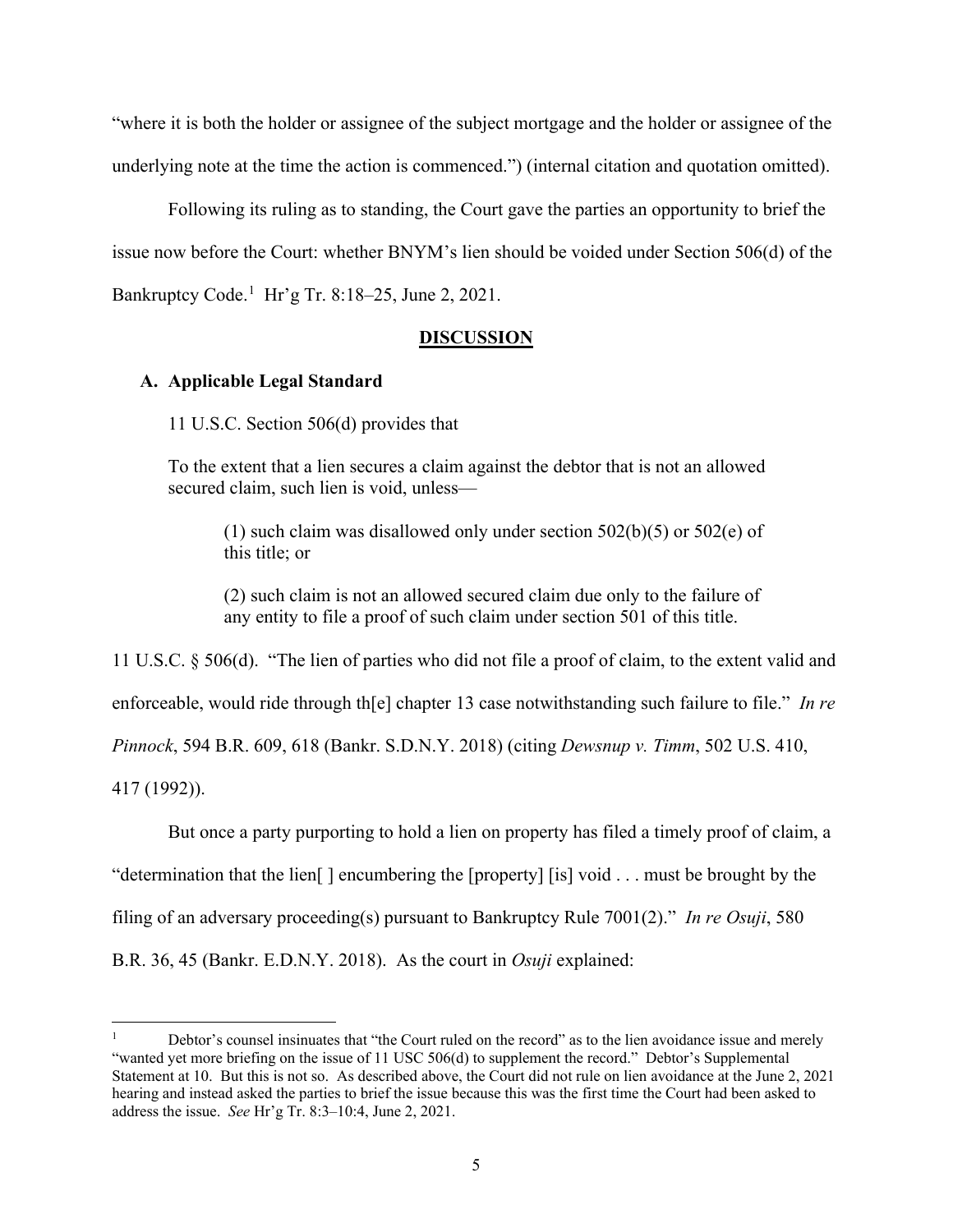Bankruptcy Rule 3007, which governs objections to claims, provides that a party in interest shall not include a demand for relief of a kind specified in Rule 7001 in an objection to the allowance of a claim, but may include the objection in an adversary proceeding. Bankruptcy Rule 7001(2), governing adversary proceedings, provides that a party seeking a judicial determination of the validity, enforceability, priority or extent of a lien or other interest in property must generally seek such relief through the filing of an adversary proceeding.

*Id.* Other courts have reached the same conclusion. *See In re MF Glob. Inc.*, 531 B.R. 424, 430 (Bankr. S.D.N.Y. 2015) (following its amendment in 2007, "Bankruptcy Rule 3007 no longer permits a claim objection to automatically convert to an adversary proceeding when the claim objection is joined with a demand for relief that must be brought by adversary proceeding," and thus if a party "seeks relief of the type that must be sought in an adversary proceeding, such relief cannot be sought in a claim objection and must instead be pursued in an adversary proceeding").

Even if the issue of lien avoidance is properly before the court in an adversary proceeding, "[Section] 506[d] only empowers the bankruptcy court to void liens supporting disallowed claims if it judges those liens to be invalid *in substance*." *Kohout v. Nationstar Mortgage, LLC*, 576 B.R. 290, 296 (N.D.N.Y. 2017) (quoting *In re Hamlett*, 322 F.3d 342, 348 (4th Cir. 2003)). And although a claim objection based on the lack of standing is a substantive objection, a court still cannot void a lien under Section 506(d) unless it "judge[s] the [underlying] lien to be invalid in substance." *In re Lane*, 589 B.R. 399, 410 (B.A.P. 9th Cir. 2018), *as corrected* (Sept. 26, 2018), *aff'd*, 959 F.3d 1226 (9th Cir. 2020).

### **B. BNYM's Lien**

In arguing that the lien here should be voided, the Debtor relies largely upon the protracted history of the proceedings before this Court, stressing Shellpoint's repeated failures to appear. *See* Debtor's Supplemental Statement at 1–10. It also cites to a decision in *In re*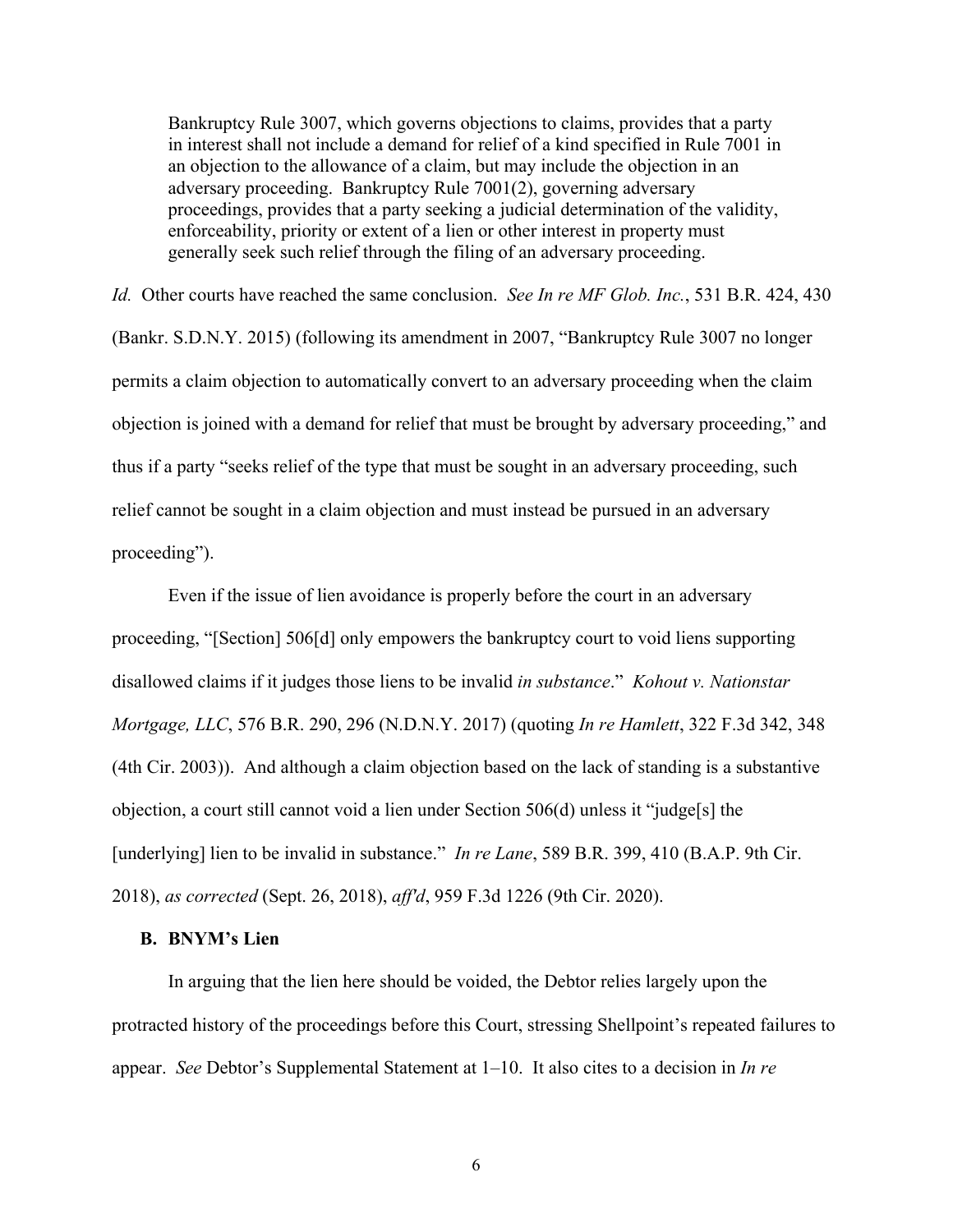*Pinnock*, 594 B.R. 609 (Bankr. S.D.N.Y. 2018) that permitted the voiding of a lien as to a specific secured creditor when that creditor's claim was disallowed.

Shellpoint argues, however, that the Court's previous decision on standing was based on Shellpoint's failure to attach sufficient documentation to its proof of claim and thus was a procedural—rather than substantive—decision. *See* Shellpoint's Supplemental Response at 4–5 (citing *Kohout*, 576 B.R. at 291, 296). Moreover, Shellpoint argues that a decision to void BNYM's lien could only be made following an adversary proceeding or, at the very least, after an evidentiary hearing. *See id.* at 7–11.

The Court concludes that Shellpoint has the better of the argument for several reasons. First, a "determination that the lien<sup>[]</sup> encumbering the [property] [is] void . . . must be brought by the filing of an adversary proceeding(s) pursuant to Bankruptcy Rule 7001(2)." *In re Osuji*, 580 B.R. at 45. While the Debtor does not specifically address this argument raised by Shellpoint, the Debtor does rely on *Pinnock*, where a lien was voided without an adversary proceeding. As Shellpoint correctly notes, however, the court in *Pinnock* held an evidentiary hearing after which it voided the creditor's lien *on the merits* due to the creditor's submission at the hearing of an allonge that was not firmly attached to the note and its failure to show how, when, or from whom it obtained the note. *See In re Pinnock*, 594 B.R. at 611. No such evidentiary hearing was held here. Additionally, it does not appear that the creditor in *Pinnock* objected to the Court ruling on the validity of the underlying lien based on the evidentiary hearing rather than an adversary proceeding. *See generally In re Pinnock*, 594 B.R. 609. Here, Shellpoint has made that exact objection, specifically arguing that the validity of its lien cannot be decided without an adversary proceeding. *See* Shellpoint's Supplemental Response at 9.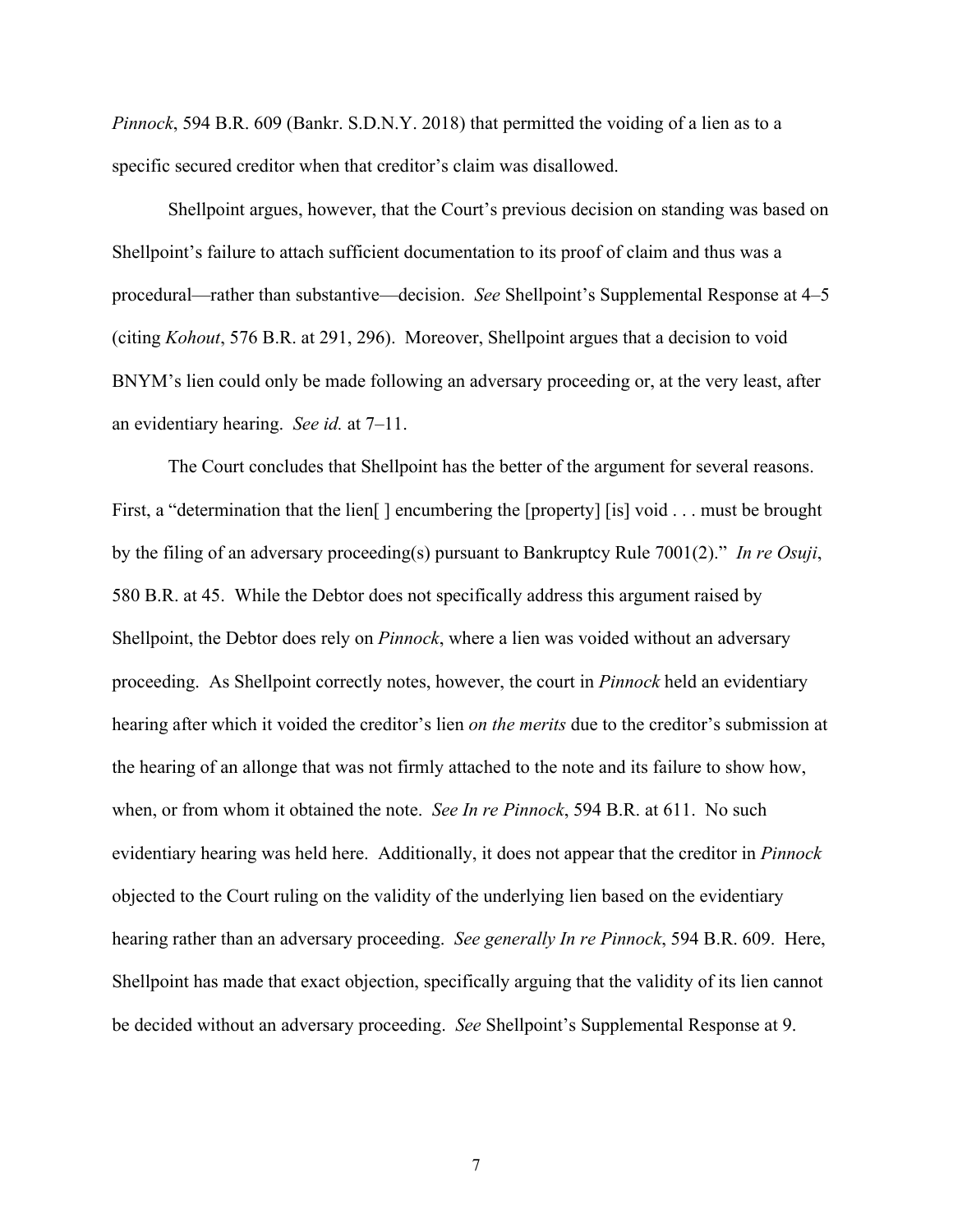Second, the Debtor's position fails given the procedural nature of the Court's ruling. The Court's decision as to Shellpoint's standing to enforce the Note underlying its proof of claim was based on Shellpoint's failure to amend its claim despite repeated opportunities and an extensive length of time. The procedural nature of the Court's ruling makes it inappropriate for the Court to void BNYM's lien on this record. *See Kohout*, 576 B.R. at 296 (finding that because the bankruptcy court disallowed the claim on procedural grounds, the creditor's lien was not void); *In re Porter*, 374 B.R. 471, 480 (Bankr. D. Conn. 2007) ("[T]he only substantive grounds for disallowance of a claim are expressly set forth in the Bankruptcy Code . . . [and] lack of the documentation required by Rule 3001(c) . . . is not a *substantive* ground for disallowing a claim."). Indeed, the procedural nature of the Court's ruling is reflected in the arguments made here by the Debtor, which focus on Shellpoint having received sufficient "bites at the apple" to demonstrate its standing. *See* Debtor's Supplemental Statement at 3, 12.

Indeed, the parties do not appear to dispute that if the Court were to find the subject lien invalid on the merits, "the scope and effect of voiding a mortgage lien should apply only to the claimant before the court . . . ." Debtor's Supplemental Statement at 11 (citing *In re Pinnock*, 594 B.R. at 618). In fact, the Debtor seems to concede that even if this Court were to void the lien as to BNYM here, BNYM would still have the opportunity to defend its right to enforce the lien in state court. *Id.* at 12; *see also* Hr'g Tr. 12:12–13:7, Nov. 4, 2020 [ECF No. 74] (Debtor's counsel cites *Pinnock* and asserts that "just because a claim is expunged and the lien is voided, the—my client still has to go back to state court . . . . [W]e certainly have plenty of opportunity when this goes back to state court to try to quiet title. They'll have a second bite at the apple there . . . ."); Hr'g Tr. 5:13–6:6, Mar. 17, 2021 [ECF No. 83] (Debtor's counsel notes that after the Court initially granted its claim objection motion on the record at the Order to Show Cause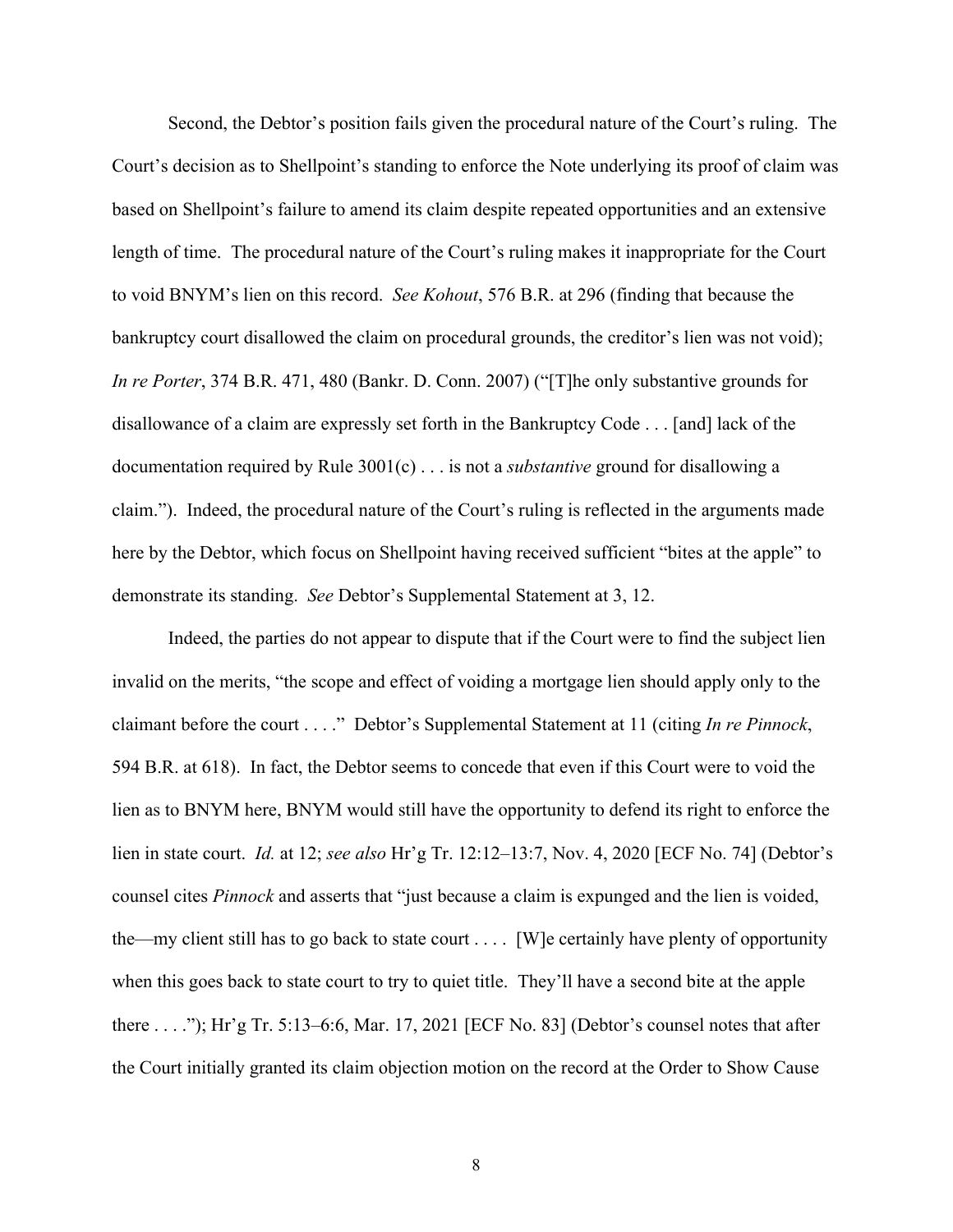hearing in January 2020, she "file<sup>[d]</sup> a motion to retain counsel to go forward in [sic] quiet title in the state court. That's the second half of what has to happen here, and the creditor certainly can appear in that action and take this up in state court."). Notably, the Court's decision today does not preclude Shellpoint, BNYM, or the Debtor from litigating their rights in a state court foreclosure proceeding or quiet title action.

### **C. Shellpoint's Motion**

Turning to the other matter before the Court, Shellpoint's request that the Court grant its motion for stay relief is also denied. *See* Shellpoint's Supplemental Response at 12–13; *see also* Shellpoint's Stay Relief Motion [ECF No. 46-1]. In November 2019, Shellpoint sought relief from the automatic stay to allow it to proceed with an action to foreclose on its mortgage, arguing, *inter alia*, that Shellpoint has standing based on the unendorsed Consolidated Note, and that the Debtor had accumulated significant post-petition arrears on the Mortgage.<sup>[2](#page-8-0)</sup> See Shellpoint's Stay Relief Motion at 1–3. But stay relief is not appropriate here given that Shellpoint failed to file sufficient documentation to demonstrate that it was the holder or assignee of the Note at the time that the bankruptcy was commenced. *See In re Garcia*, 584 B.R. 483, 487–88 (Bankr. S.D.N.Y. 2018) (explaining that for a party to have standing to seek relief from the automatic stay, it must have standing to commence a foreclosure action under New York law); *In re Lippold*, 457 B.R. at 296–97 (same); *see also In re Daly*, 2015 WL 196509, at \*5 (creditor must show that it had standing at the time the bankruptcy was commenced).

#### **CONCLUSION**

For the reasons set forth above, the Debtor's request to void BNYM's lien is denied. Additionally, it is hereby ordered that, consistent with the Court's ruling on the record at the June

<span id="page-8-0"></span>The Court notes that Shellpoint attached the same unendorsed Consolidated Note to its stay relief motion. *See* ECF No. 46-2.